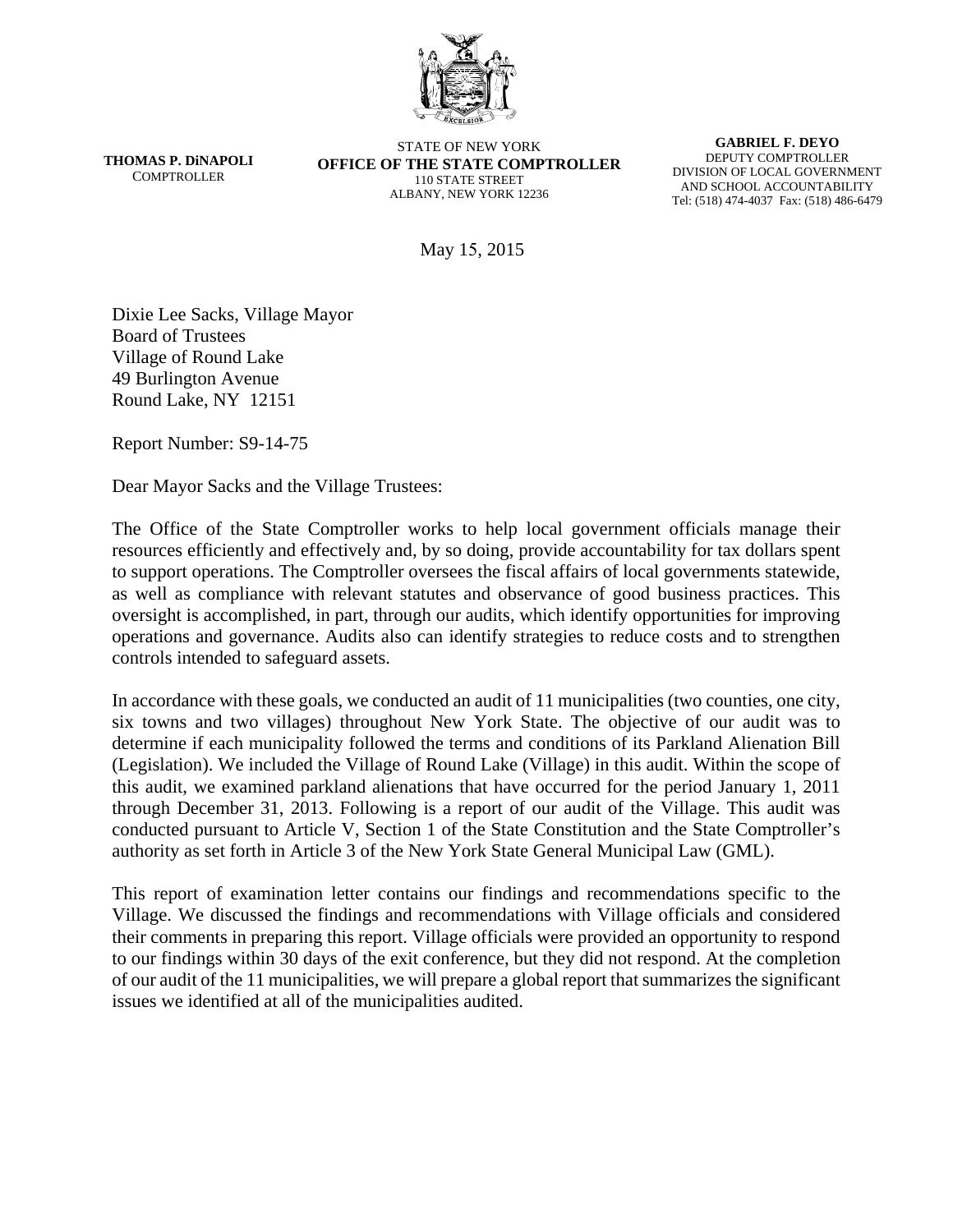#### **Summary of Findings**

 $\overline{a}$ 

We found that the Village has not met all the terms and conditions of the Legislation. Specifically, the Village should have taken steps to determine the fair market value of the lease in order to help support that the revenues received by the Village were equal to the fair market value of the lease.

#### **Background and Methodology**

The Village is located in Saratoga County and is governed by a five-member Board of Trustees (Board), which includes the Village Mayor and Deputy Village Mayor. The Village's 2013 general fund budget amounted to approximately \$1.47 million. The Village has designated approximately 244 acres of Parkland.

"Parkland alienation" occurs when a municipality seeks to sell, lease or discontinue the use of municipal parkland. Parkland alienation applies to every municipal park<sup>1</sup> in the State, whether owned by a city, county, town or village. In order to convey parkland to a non-public entity or to use parkland for another purpose, the municipality must receive prior authorization from the New York State Office of Parks, Recreation and Historic Preservation (State Parks) in the form of legislation enacted by the New York State Legislature (Legislature) and approved by the Governor. The bill by which the Legislature grants its authorization is commonly referred to as a "parkland alienation" bill.

The core legal basis governing the use of parkland comes from common law, called the "public trust doctrine." The doctrine is defined by 150 years of State court decisions, which explain when municipalities must seek State legislative approval to alienate public parkland. Otherwise, it would be tempting for municipalities to view parkland as a fiscal resource that can be sold or leased to raise money or used for other government uses to avoid paying for private land.

In addition, the requirements for this Legislation vary depending upon whether or not State dollars, in the form of grants, have been invested in the municipal park that is being considered for a potential change of use. In cases where State dollars were invested using a grant, in addition to having the Legislature approve the alienation, there are also statutes that require the municipality to provide lands of equal fair market value to replace the parkland being lost.

State Parks suggests municipalities follow a 10-step process when considering a change of use of parkland or recreational areas. The role of State Parks is to provide advice and guidance to the municipality, concerned citizens, the Governor and the Legislature. State Parks will work with legislative sponsors, making recommendations regarding provisions that might be included to assure the maximum protection of parklands. State Parks will then advise the Governor on the alienation bill passed by the Legislature prior to it being signed into law. In addition, State Parks may conduct a site inspection of the parkland in question to gather further information.

We conducted our audit in accordance with generally accepted government auditing standards (GAGAS). Such standards require that we plan and conduct our audit to adequately assess those operations within our audit scope. Further, those standards require that we understand the management controls and those laws, rules and regulations that are relevant to the operations

<sup>&</sup>lt;sup>1</sup> Parkland can either be dedicated for park purposes through a formal action, or parkland can be dedicated through implied dedication (based on how the land is used, i.e., a playground, or land mapped as a park for planning purposes).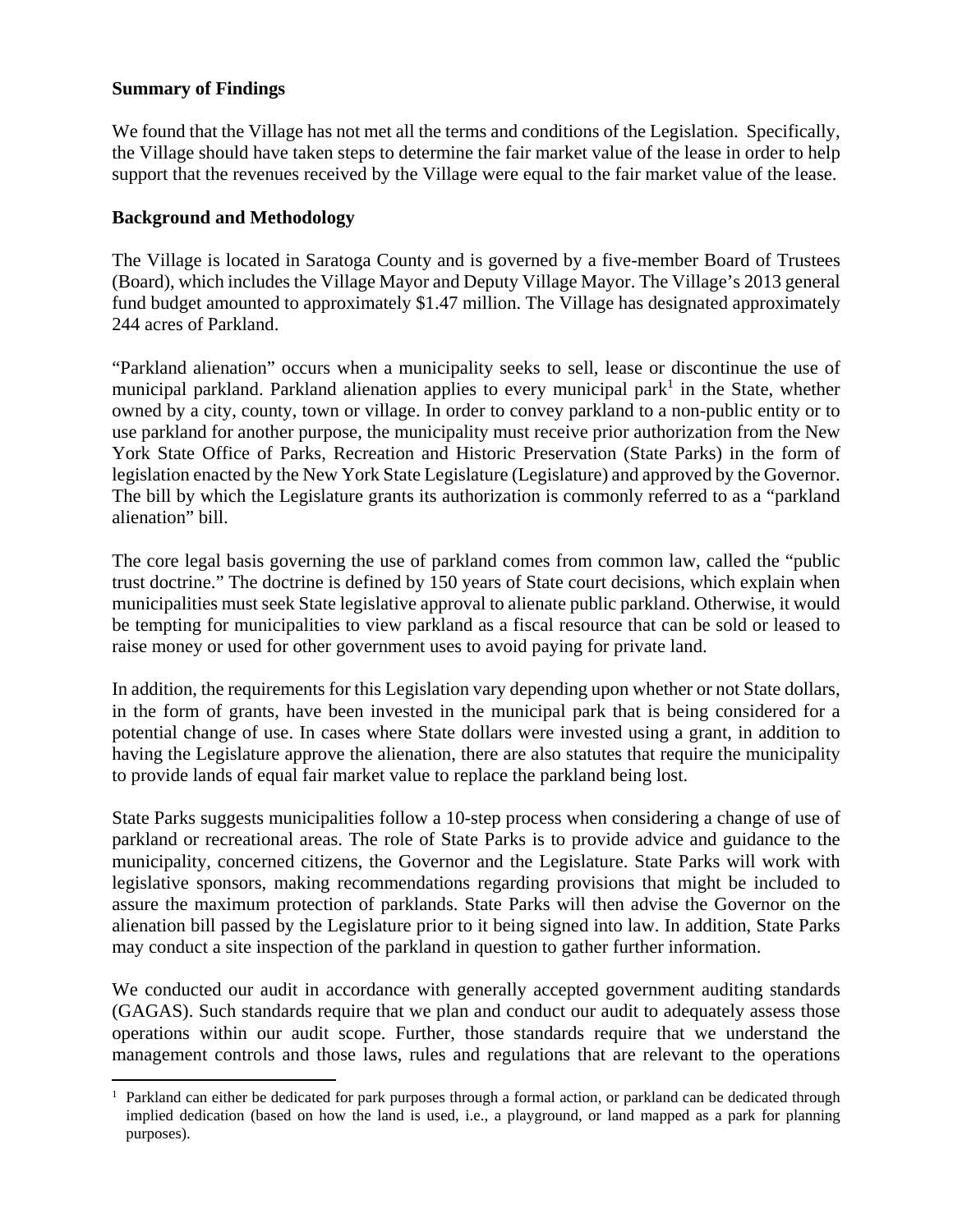included in our scope. We believe that our audit provides a reasonable basis for the findings, conclusions and recommendations contained in this report. More information on such standards and the methodology used in performing this audit is included in Appendix A of this report.

## **Audit Results**

Municipally owned parkland and open space are nonrenewable resources that should be carefully preserved in all communities. Once lost to another use, open space is difficult to recover. New York State strongly endorses the maintenance and expansion of municipal parks and open space, and the recreational opportunities they offer. The State also prescribes to a "no net loss of parkland" policy.

The Village sought legislative approval for parkland alienation that was signed into law in 2011. The Legislation amended 1997 legislation that authorized the Village to discontinue the use of certain parcels of land no longer needed for park purposes and to lease the parcels to be used for a public utility/personal wireless facility for a period of time. Each piece of Legislation provided that the parcels be leased for consideration equal to the fair market value of the interest to be transferred, upon such terms and conditions as the Board may fix and determine. The Legislation also required that the net proceeds from the lease of the lands be used by the Village exclusively for the purchase of additional parkland or the capital improvement of existing park and recreational facilities within the Village.

We found that the Village has not met all the terms and conditions of the Legislation. Specifically, the Village should have taken steps to determine the fair market value of the lease to ensure that the revenues received by the Village were equal to the fair market value of the lease.

In the absence of fair market value appraisal relating to the property, Village officials cannot ensure that fair market value was received for the alienated parkland as required by the Legislation. As a result, Village residents could incur an overall loss of parkland.

Village officials explained that the alienation was a benefit to Village residents because the land that was alienated was previously unused by residents and now brings in revenue to help support Village operations.

## **Recommendations**

Village officials should:

- 1. Ensure future parkland alienations comply with all of the requirements of the Legislation.
- 2. Ensure that future parkland alienations include steps to ascertain the fair market value, such as obtaining an appraisal and maintaining documentation of the appraisal, to help support that the fair market value received for the parcel was equal to or greater than the parcel alienated.

The Board has the responsibility to initiate corrective action. A written corrective action plan (CAP) that addresses the findings and recommendations in this report should be prepared and forwarded to our office within 90 days, pursuant to Section 35 of the GML. For more information on preparing and filing your CAP, please refer to our brochure, *Responding to an OSC Audit*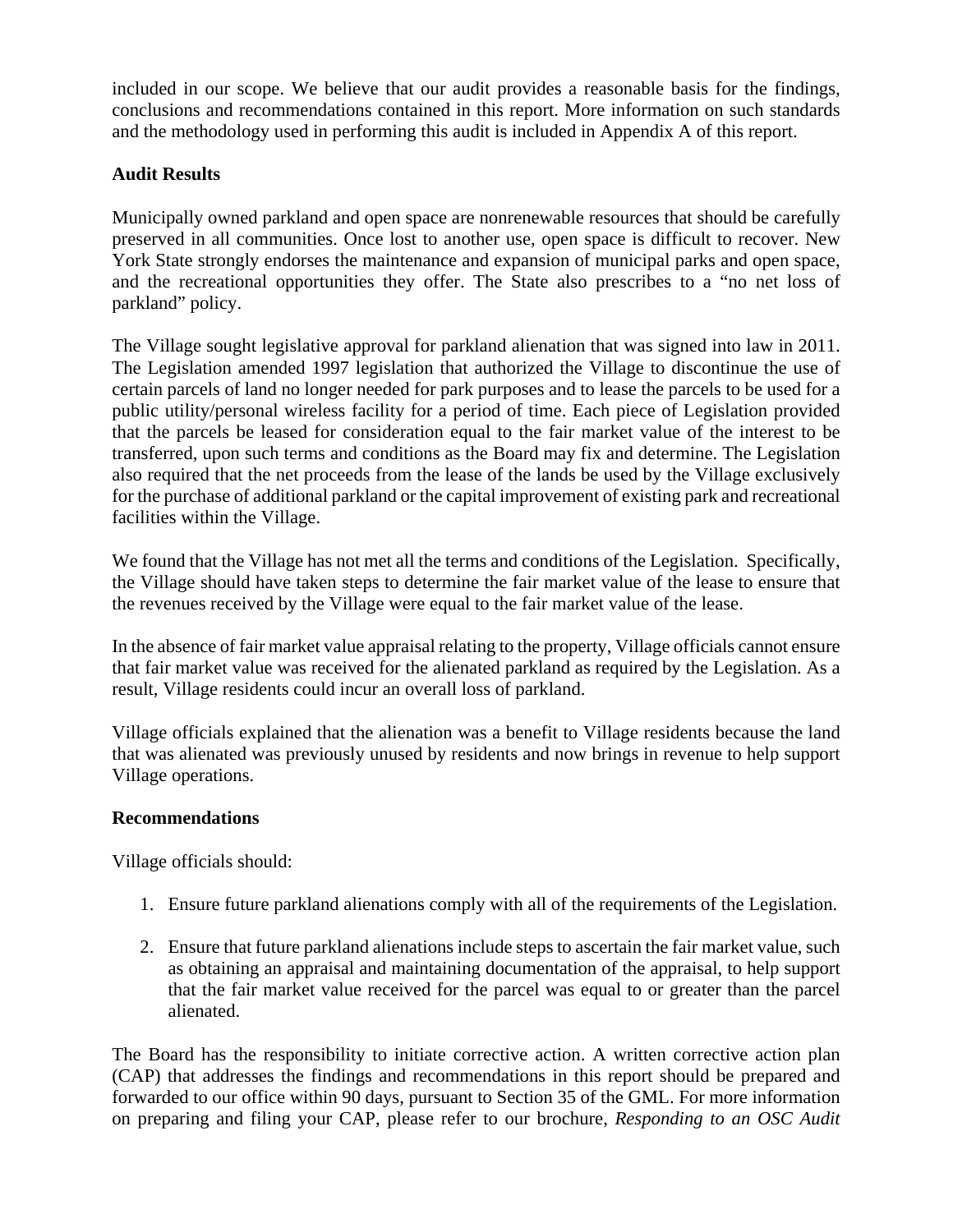*Report*, which you received with the draft audit report. We encourage the Board to make this plan available for public review in the Village Clerk's office.

We thank the officials and staff of the Village of Round Lake for the courtesies and cooperation extended to our auditors during this audit.

Sincerely,

Gabriel F. Deyo Deputy Comptroller